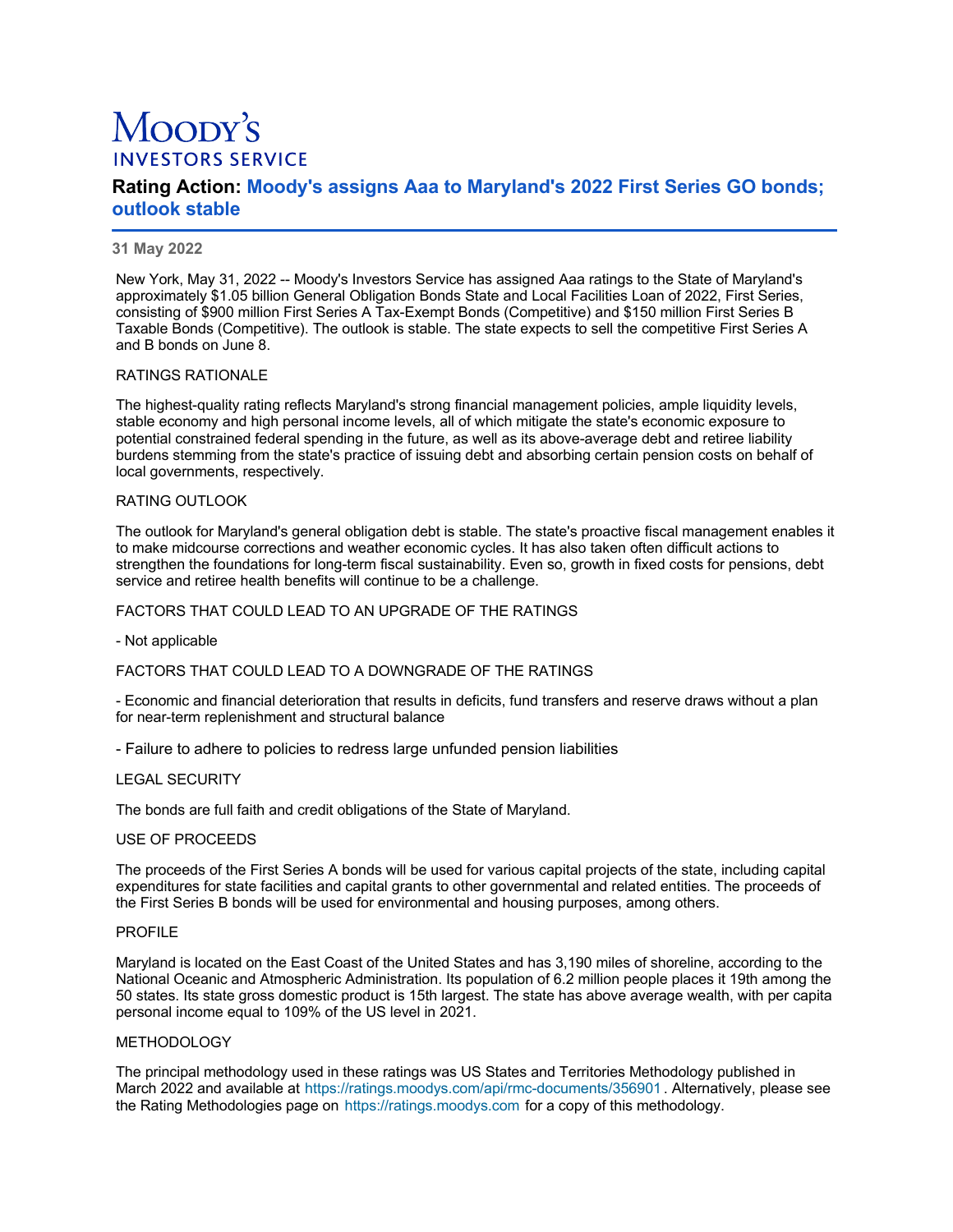# REGULATORY DISCLOSURES

For further specification of Moody's key rating assumptions and sensitivity analysis, see the sections Methodology Assumptions and Sensitivity to Assumptions in the disclosure form. Moody's Rating Symbols and Definitions can be found on<https://ratings.moodys.com/rating-definitions>.

For ratings issued on a program, series, category/class of debt or security this announcement provides certain regulatory disclosures in relation to each rating of a subsequently issued bond or note of the same series, category/class of debt, security or pursuant to a program for which the ratings are derived exclusively from existing ratings in accordance with Moody's rating practices. For ratings issued on a support provider, this announcement provides certain regulatory disclosures in relation to the credit rating action on the support provider and in relation to each particular credit rating action for securities that derive their credit ratings from the support provider's credit rating. For provisional ratings, this announcement provides certain regulatory disclosures in relation to the provisional rating assigned, and in relation to a definitive rating that may be assigned subsequent to the final issuance of the debt, in each case where the transaction structure and terms have not changed prior to the assignment of the definitive rating in a manner that would have affected the rating. For further information please see the issuer/deal page for the respective issuer on [https://ratings.moodys.com](https://ratings.moodys.com/).

The ratings have been disclosed to the rated entity or its designated agent(s) and issued with no amendment resulting from that disclosure.

These ratings are solicited. Please refer to Moody's Policy for Designating and Assigning Unsolicited Credit Ratings available on its website [https://ratings.moodys.com](https://ratings.moodys.com/).

Regulatory disclosures contained in this press release apply to the credit rating and, if applicable, the related rating outlook or rating review.

Moody's general principles for assessing environmental, social and governance (ESG) risks in our credit analysis can be found at [https://ratings.moodys.com/documents/PBC\\_1288235](https://ratings.moodys.com/documents/PBC_1288235).

The Global Scale Credit Rating on this Credit Rating Announcement was issued by one of Moody's affiliates outside the EU and is endorsed by Moody's Deutschland GmbH, An der Welle 5, Frankfurt am Main 60322, Germany, in accordance with Art.4 paragraph 3 of the Regulation (EC) No 1060/2009 on Credit Rating Agencies. Further information on the EU endorsement status and on the Moody's office that issued the credit rating is available on [https://ratings.moodys.com](https://ratings.moodys.com/).

The Global Scale Credit Rating on this Credit Rating Announcement was issued by one of Moody's affiliates outside the UK and is endorsed by Moody's Investors Service Limited, One Canada Square, Canary Wharf, London E14 5FA under the law applicable to credit rating agencies in the UK. Further information on the UK endorsement status and on the Moody's office that issued the credit rating is available on [https://ratings.moodys.com](https://ratings.moodys.com/).

Please see https://ratings.moodys.com for any updates on changes to the lead rating analyst and to the Moody's legal entity that has issued the rating.

Please see the issuer/deal page on https://ratings.moodys.com for additional regulatory disclosures for each credit rating.

Marcia Van Wagner Lead Analyst State Ratings Moody's Investors Service, Inc. 7 World Trade Center 250 Greenwich Street New York 10007 JOURNALISTS: 1 212 553 0376 Client Service: 1 212 553 1653

Timothy Blake Additional Contact MSPG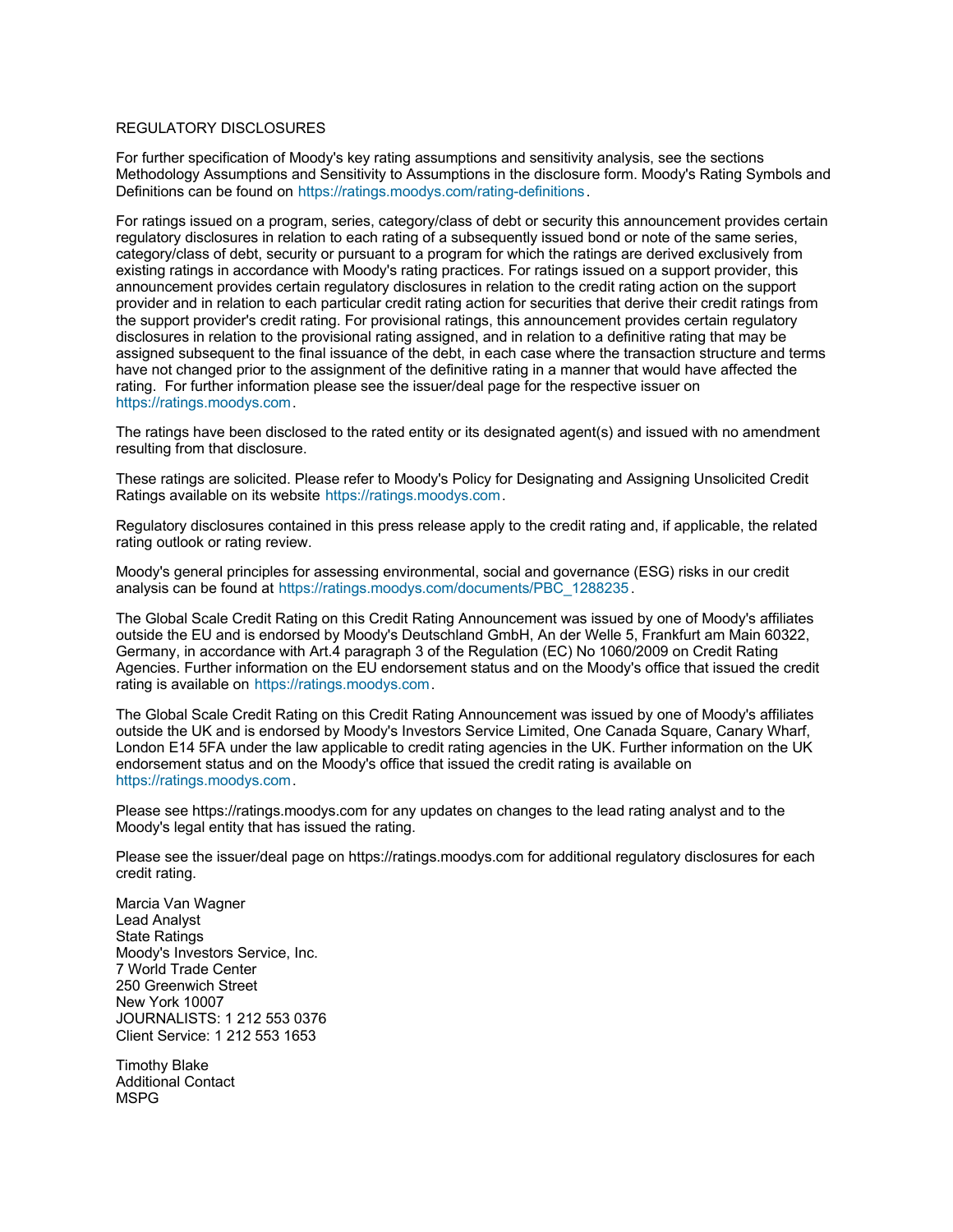JOURNALISTS: 1 212 553 0376 Client Service: 1 212 553 1653

Releasing Office: Moody's Investors Service, Inc. 250 Greenwich Street New York, NY 10007 U.S.A JOURNALISTS: 1 212 553 0376 Client Service: 1 212 553 1653



© 2022 Moody's Corporation, Moody's Investors Service, Inc., Moody's Analytics, Inc. and/or their licensors and affiliates (collectively, "MOODY'S"). All rights reserved.

**CREDIT RATINGS ISSUED BY MOODY'S CREDIT RATINGS AFFILIATES ARE THEIR CURRENT OPINIONS OF THE RELATIVE FUTURE CREDIT RISK OF ENTITIES, CREDIT COMMITMENTS, OR DEBT OR DEBT-LIKE SECURITIES, AND MATERIALS, PRODUCTS, SERVICES AND INFORMATION PUBLISHED BY MOODY'S (COLLECTIVELY, "PUBLICATIONS") MAY INCLUDE SUCH CURRENT OPINIONS. MOODY'S DEFINES CREDIT RISK AS THE RISK THAT AN ENTITY MAY NOT MEET ITS CONTRACTUAL FINANCIAL OBLIGATIONS AS THEY COME DUE AND ANY ESTIMATED FINANCIAL LOSS IN THE EVENT OF DEFAULT OR IMPAIRMENT. SEE APPLICABLE MOODY'S RATING SYMBOLS AND DEFINITIONS PUBLICATION FOR INFORMATION ON THE TYPES OF CONTRACTUAL FINANCIAL OBLIGATIONS ADDRESSED BY MOODY'S CREDIT RATINGS. CREDIT RATINGS DO NOT ADDRESS ANY OTHER RISK, INCLUDING BUT NOT LIMITED TO: LIQUIDITY RISK, MARKET VALUE RISK, OR PRICE VOLATILITY. CREDIT RATINGS, NON-CREDIT ASSESSMENTS ("ASSESSMENTS"), AND OTHER OPINIONS INCLUDED IN MOODY'S PUBLICATIONS ARE NOT STATEMENTS OF CURRENT OR HISTORICAL FACT. MOODY'S PUBLICATIONS MAY ALSO INCLUDE QUANTITATIVE MODEL-BASED ESTIMATES OF CREDIT RISK AND RELATED OPINIONS OR COMMENTARY PUBLISHED BY MOODY'S ANALYTICS, INC. AND/OR ITS AFFILIATES. MOODY'S CREDIT RATINGS, ASSESSMENTS, OTHER OPINIONS AND PUBLICATIONS DO NOT CONSTITUTE OR PROVIDE INVESTMENT OR FINANCIAL ADVICE, AND MOODY'S CREDIT RATINGS, ASSESSMENTS, OTHER OPINIONS AND PUBLICATIONS ARE NOT AND DO NOT PROVIDE RECOMMENDATIONS TO PURCHASE, SELL, OR HOLD PARTICULAR SECURITIES. MOODY'S CREDIT RATINGS, ASSESSMENTS, OTHER OPINIONS AND PUBLICATIONS DO NOT COMMENT ON THE SUITABILITY OF AN INVESTMENT FOR ANY PARTICULAR INVESTOR. MOODY'S ISSUES ITS CREDIT RATINGS, ASSESSMENTS AND OTHER OPINIONS AND PUBLISHES ITS PUBLICATIONS WITH THE EXPECTATION AND UNDERSTANDING THAT EACH INVESTOR WILL, WITH DUE CARE, MAKE ITS OWN STUDY AND EVALUATION OF EACH SECURITY THAT IS UNDER CONSIDERATION FOR PURCHASE, HOLDING, OR SALE.** 

MOODY'S CREDIT RATINGS, ASSESSMENTS, OTHER OPINIONS, AND PUBLICATIONS ARE NOT INTENDED FOR USE BY RETAIL INVESTORS AND IT WOULD BE RECKLESS AND INAPPROPRIATE FOR RETAIL INVESTORS TO USE MOODY'S CREDIT RATINGS, ASSESSMENTS, OTHER OPINIONS OR PUBLICATIONS WHEN MAKING AN INVESTMENT DECISION. IF IN DOUBT YOU SHOULD CONTACT YOUR FINANCIAL OR OTHER PROFESSIONAL ADVISER.

ALL INFORMATION CONTAINED HEREIN IS PROTECTED BY LAW, INCLUDING BUT NOT LIMITED TO, COPYRIGHT LAW, AND NONE OF SUCH INFORMATION MAY BE COPIED OR OTHERWISE REPRODUCED, REPACKAGED, FURTHER TRANSMITTED, TRANSFERRED, DISSEMINATED, REDISTRIBUTED OR RESOLD, OR STORED FOR SUBSEQUENT USE FOR ANY SUCH PURPOSE, IN WHOLE OR IN PART, IN ANY FORM OR MANNER OR BY ANY MEANS WHATSOEVER, BY ANY PERSON WITHOUT MOODY'S PRIOR WRITTEN CONSENT.

MOODY'S CREDIT RATINGS, ASSESSMENTS, OTHER OPINIONS AND PUBLICATIONS ARE NOT INTENDED FOR USE BY ANY PERSON AS A BENCHMARK AS THAT TERM IS DEFINED FOR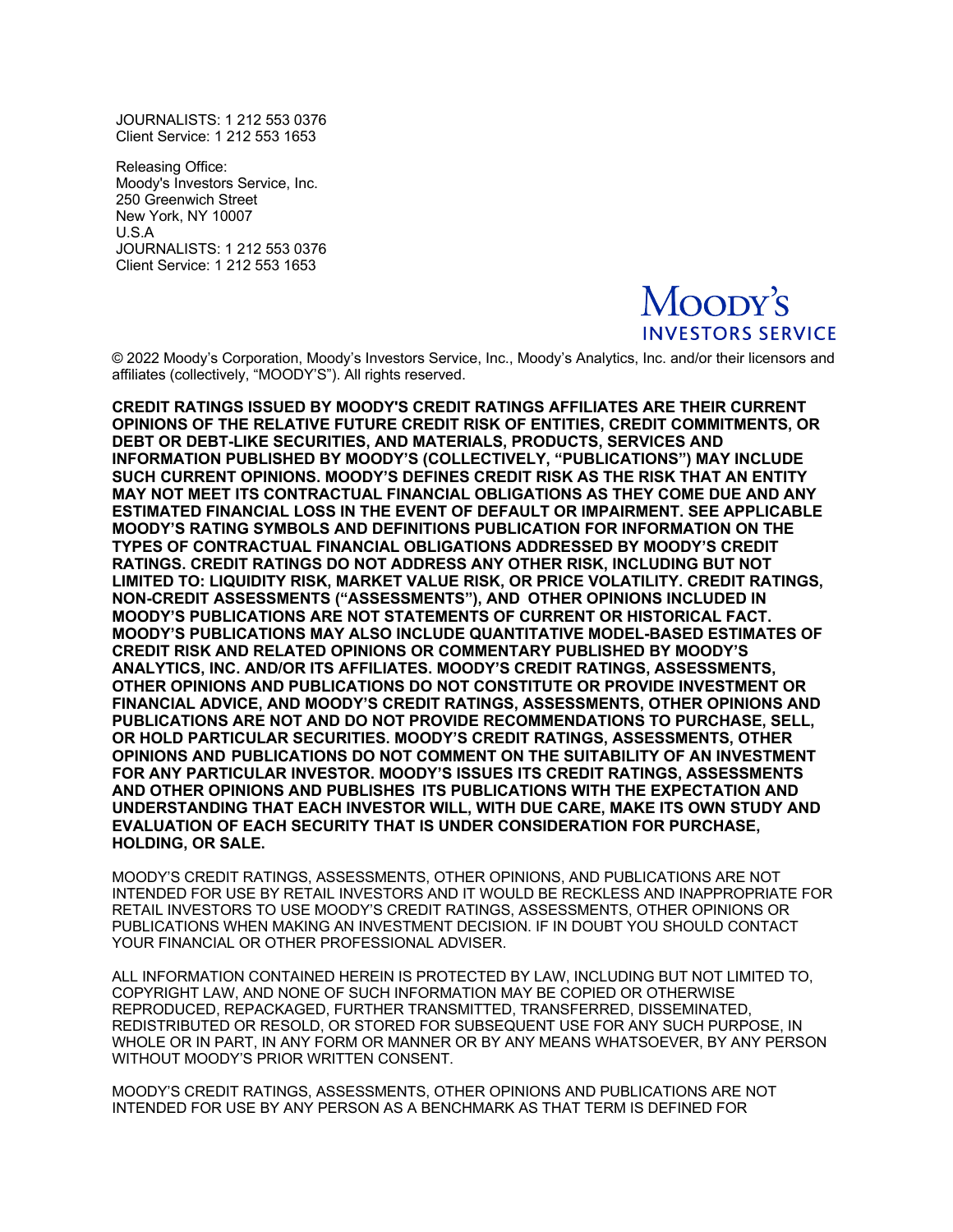# REGULATORY PURPOSES AND MUST NOT BE USED IN ANY WAY THAT COULD RESULT IN THEM BEING CONSIDERED A BENCHMARK.

All information contained herein is obtained by MOODY'S from sources believed by it to be accurate and reliable. Because of the possibility of human or mechanical error as well as other factors, however, all information contained herein is provided "AS IS" without warranty of any kind. MOODY'S adopts all necessary measures so that the information it uses in assigning a credit rating is of sufficient quality and from sources MOODY'S considers to be reliable including, when appropriate, independent third-party sources. However, MOODY'S is not an auditor and cannot in every instance independently verify or validate information received in the rating process or in preparing its Publications.

To the extent permitted by law, MOODY'S and its directors, officers, employees, agents, representatives, licensors and suppliers disclaim liability to any person or entity for any indirect, special, consequential, or incidental losses or damages whatsoever arising from or in connection with the information contained herein or the use of or inability to use any such information, even if MOODY'S or any of its directors, officers, employees, agents, representatives, licensors or suppliers is advised in advance of the possibility of such losses or damages, including but not limited to: (a) any loss of present or prospective profits or (b) any loss or damage arising where the relevant financial instrument is not the subject of a particular credit rating assigned by MOODY'S.

To the extent permitted by law, MOODY'S and its directors, officers, employees, agents, representatives, licensors and suppliers disclaim liability for any direct or compensatory losses or damages caused to any person or entity, including but not limited to by any negligence (but excluding fraud, willful misconduct or any other type of liability that, for the avoidance of doubt, by law cannot be excluded) on the part of, or any contingency within or beyond the control of, MOODY'S or any of its directors, officers, employees, agents, representatives, licensors or suppliers, arising from or in connection with the information contained herein or the use of or inability to use any such information.

NO WARRANTY, EXPRESS OR IMPLIED, AS TO THE ACCURACY, TIMELINESS, COMPLETENESS, MERCHANTABILITY OR FITNESS FOR ANY PARTICULAR PURPOSE OF ANY CREDIT RATING, ASSESSMENT, OTHER OPINION OR INFORMATION IS GIVEN OR MADE BY MOODY'S IN ANY FORM OR MANNER WHATSOEVER.

Moody's Investors Service, Inc., a wholly-owned credit rating agency subsidiary of Moody's Corporation ("MCO"), hereby discloses that most issuers of debt securities (including corporate and municipal bonds, debentures, notes and commercial paper) and preferred stock rated by Moody's Investors Service, Inc. have, prior to assignment of any credit rating, agreed to pay to Moody's Investors Service, Inc. for credit ratings opinions and services rendered by it fees ranging from \$1,000 to approximately \$5,000,000. MCO and Moody's Investors Service also maintain policies and procedures to address the independence of Moody's Investors Service credit ratings and credit rating processes. Information regarding certain affiliations that may exist between directors of MCO and rated entities, and between entities who hold credit ratings from Moody's Investors Service and have also publicly reported to the SEC an ownership interest in MCO of more than 5%, is posted annually at [www.moodys.com](http://www.moodys.com/) under the heading "Investor Relations — Corporate Governance — Director and Shareholder Affiliation Policy."

Additional terms for Australia only: Any publication into Australia of this document is pursuant to the Australian Financial Services License of MOODY'S affiliate, Moody's Investors Service Pty Limited ABN 61 003 399 657AFSL 336969 and/or Moody's Analytics Australia Pty Ltd ABN 94 105 136 972 AFSL 383569 (as applicable). This document is intended to be provided only to "wholesale clients" within the meaning of section 761G of the Corporations Act 2001. By continuing to access this document from within Australia, you represent to MOODY'S that you are, or are accessing the document as a representative of, a "wholesale client" and that neither you nor the entity you represent will directly or indirectly disseminate this document or its contents to "retail clients" within the meaning of section 761G of the Corporations Act 2001. MOODY'S credit rating is an opinion as to the creditworthiness of a debt obligation of the issuer, not on the equity securities of the issuer or any form of security that is available to retail investors.

Additional terms for Japan only: Moody's Japan K.K. ("MJKK") is a wholly-owned credit rating agency subsidiary of Moody's Group Japan G.K., which is wholly-owned by Moody's Overseas Holdings Inc., a wholly-owned subsidiary of MCO. Moody's SF Japan K.K. ("MSFJ") is a wholly-owned credit rating agency subsidiary of MJKK. MSFJ is not a Nationally Recognized Statistical Rating Organization ("NRSRO"). Therefore, credit ratings assigned by MSFJ are Non-NRSRO Credit Ratings. Non-NRSRO Credit Ratings are assigned by an